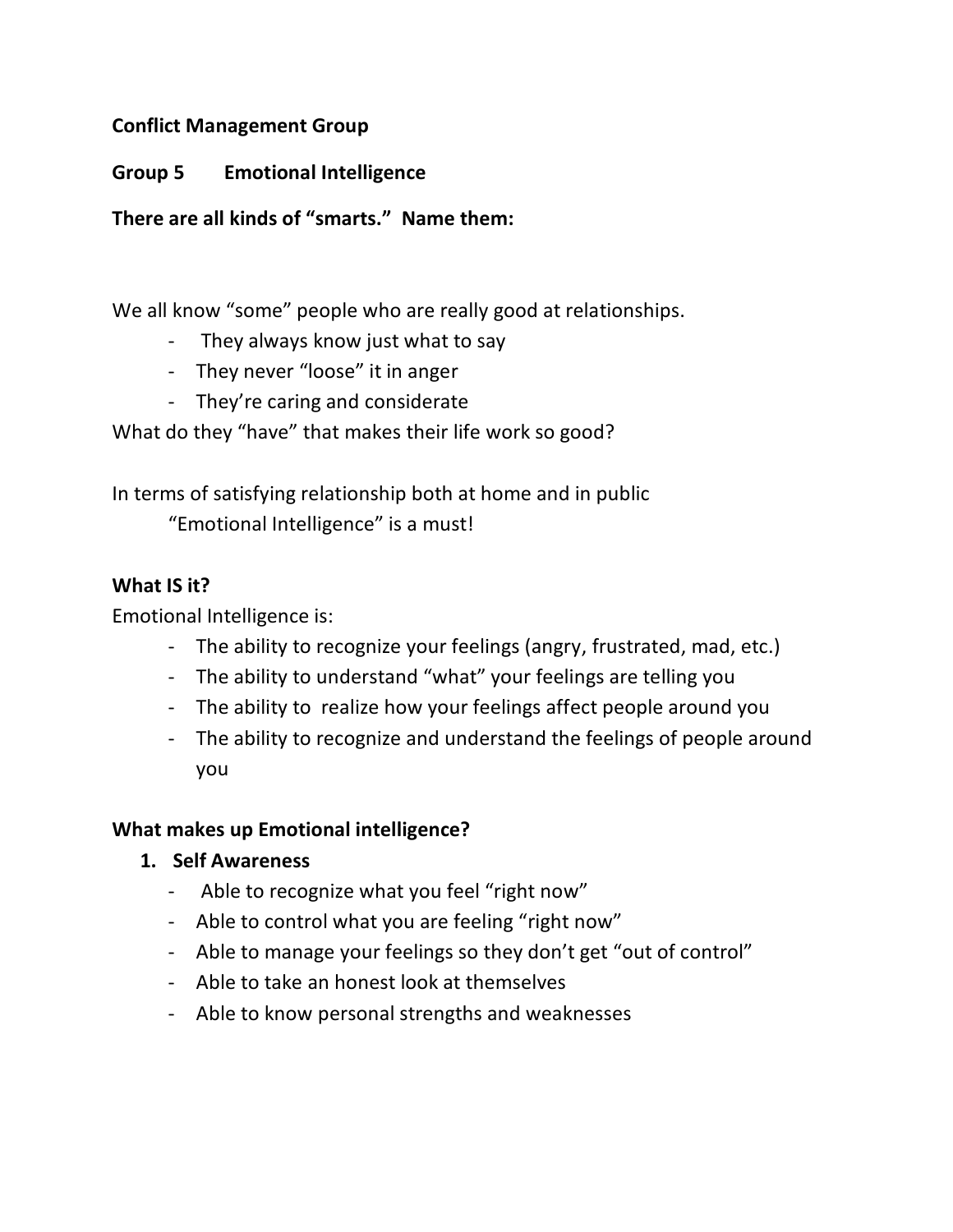# **2. Self-Regulation**

- Able to control emotions and impulses
- Able to stop themselves before they get too angry or too jealous
- Able to avoid impulsive and careless decisions and actions
- Able to "think" before they act
- Able to say "no" (in a nice way) when it is not a "good" for them
- Able to "listen" and not talk over or faster than others

## **3. Motivation**

- Willing to avoid immediate satisfaction for greater gains later
- Willing to be challenged and very productive
- Willing to take the effort to do things "right" the first time around

## **4. Empathy**

- Able to identify (relate with) and understand the wants, needs, and point of view of others.
- Able to recognize the feelings of others
- Able to really "listen" to what others are saying (behaviors too)
- Able to avoid judgments and criticisms of others
- Able to be honest with others (no masks)

# **5. Social Skills**

- Usually pleasant to be around
- Usually call positive attention to others first and then themselves
- Willing to help other people "shine" without feeling jealous
- Know how to "express" personal thoughts and feelings
- Knows how to "listen" to others thoughts and feelings

-

These folks have positive and satisfying long term relationships.

Nest group we'll talk about HOW to develop these qualities in your life.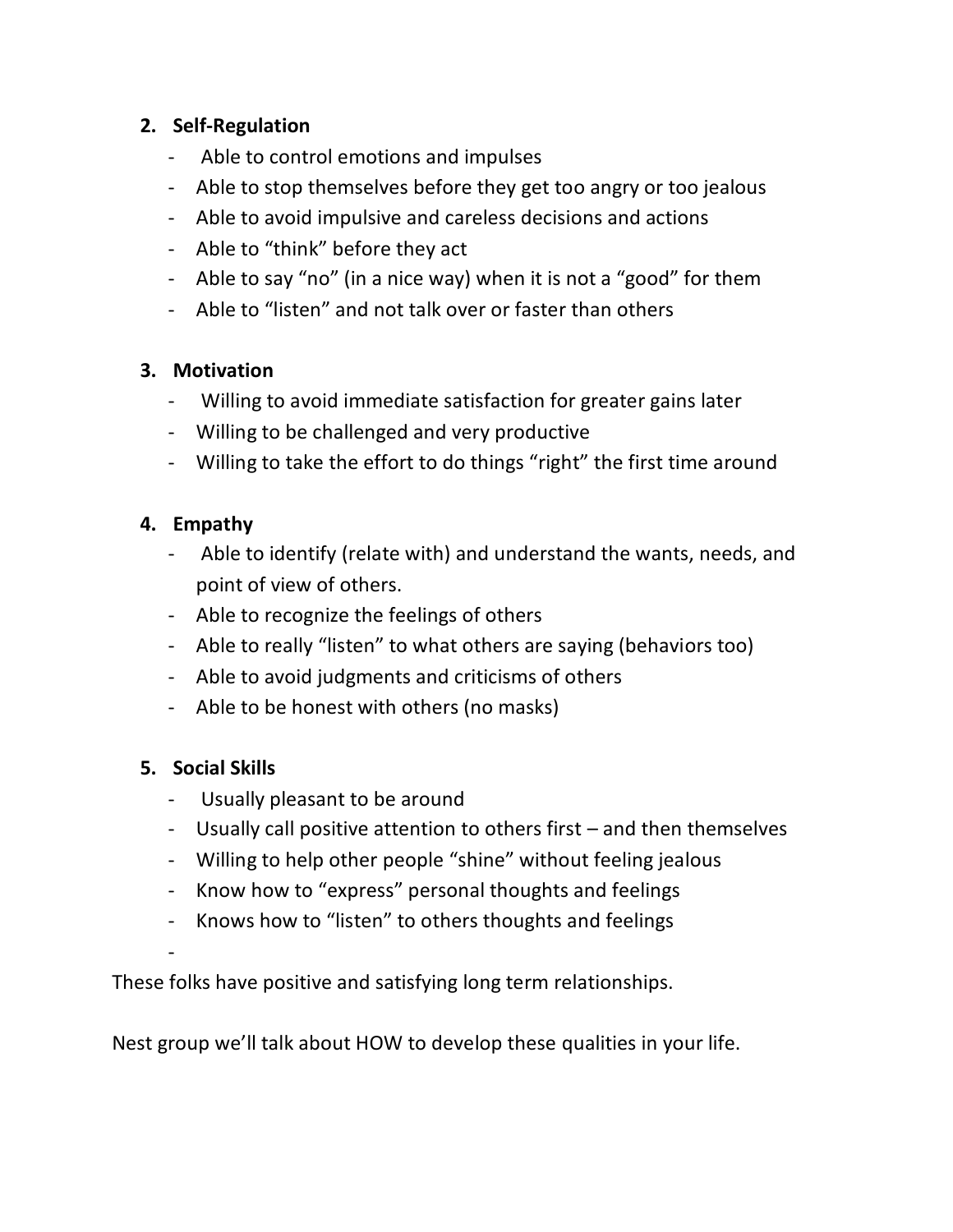Ticket 1:

Welcomed Conflict Management group this morning and opened session with the Serenity Prayer. Introduced the topic of "emotional intelligence" and how this is so important for growing quality relationships. Discussed/processed what emotional intelligence is and that it consists of:

- 1. Self Awareness
- 2. Self Regulation
- 3. Motivation
- 4. Empathy
- 5. Positive social skills

Explained the meaning of all of these elements.

#### **Plan:**

- Continue encouraging positive conflict management in increased personal awareness.
- Discuss strategies to improve emotional intelligence.

#### **Individual Note:**

Client asked very good questions and made appropriate comments.

#### Ticket 2:

Welcomed Healing Harmony- Conflict Management group this morning and opened session with the Serenity Prayer. Continued discussion of the topic of "emotional intelligence" and how this is so important for growing quality relationships. Continued discussion and illustration in everyday life of "emotional intelligence" and what this looks like:

- 1. Self awareness reviewed with examples
- 2. Self Regulation defined and examples provided
- 3. Motivation defined and discussed
- 4. Empathy defined and discussed
- 5. Positive social skills defined and discussed

Group then "mind-mapped" the term "emotional intelligence" and participants seemed surprised at how much they knew about applying emotional intelligence in their lives.

#### **Plan:**

- Continue encouraging positive conflict management and increased personal awareness.
- Begin discussion of strategies to improve one's emotional intelligence.